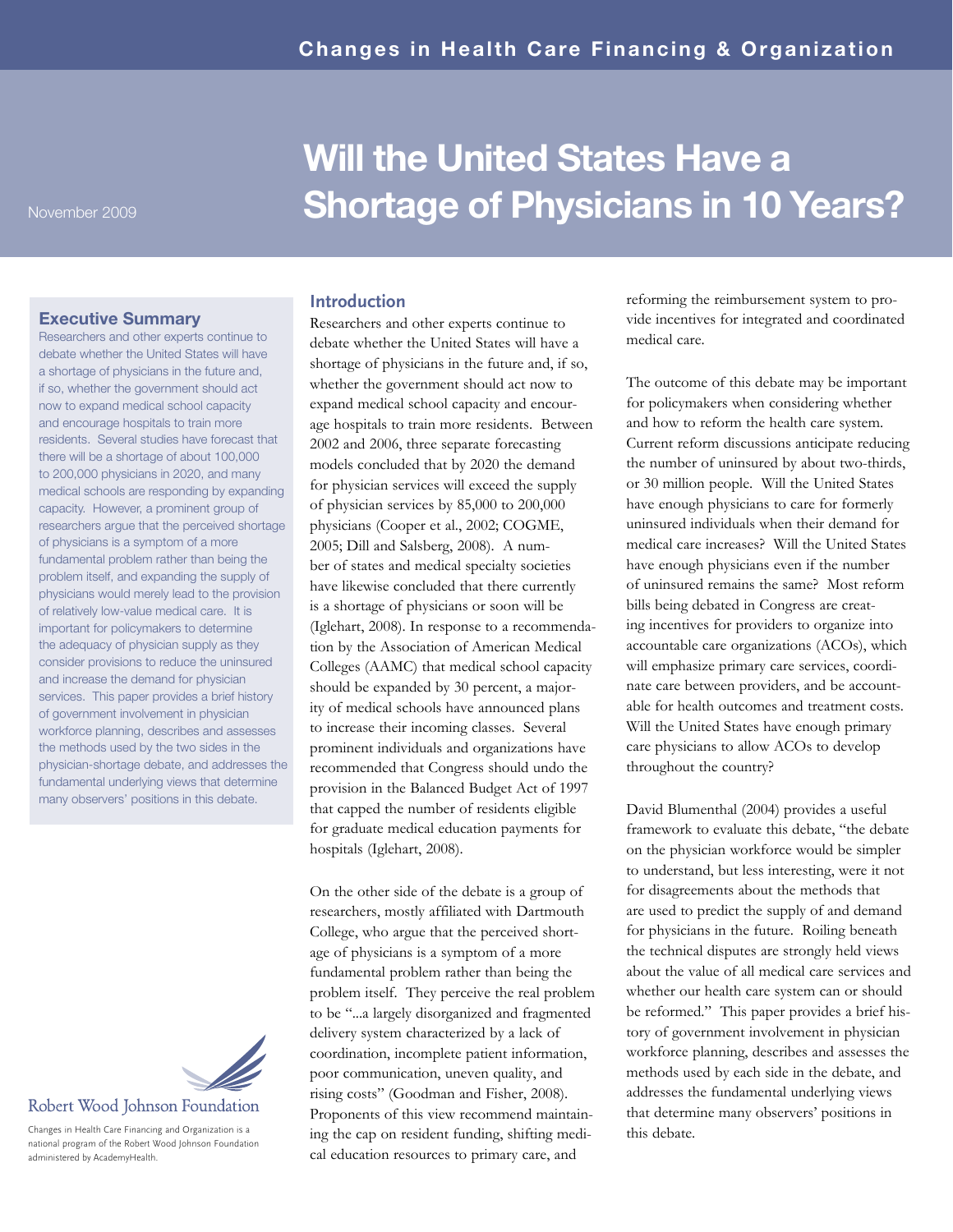## **The Government's Assessment of the Adequacy of Physician Supply: A Brief History**

The U.S. government exerts a strong influence on the number and specialty mix of physicians and, as such, has a long history of trying to forecast the future supply of and demand for physician services. In 1959, the Surgeon General's Consultant Group on Medical Education published a study (known as the Bane Report) predicting a shortage of 40,000 physicians by 1975 (Blumenthal, 2004). The federal government responded to that report by providing subsidies to medical schools, which encouraged universities to open new medical schools and expand enrollment at existing medical schools. As a result, enrollment at U.S. medical schools doubled between 1960 and 1980, and the number of active physicians grew from 259,000 (145 per 100,000 population) in 1960 to 453,000 (200 per 100,000 population) in 1980 (American Medical Association, 2008).

The government eventually became concerned that its policies might have been too successful. In 1976, Congress asked the Graduate Medical Education National Advisory Committee (GMENAC) to determine the number of physicians required to meet the health care needs of the nation, the most appropriate specialty distribution of these physicians, ways to achieve a more favorable geographic distribution of physicians, and how to finance graduate medical education (American Academy of Pediatrics, 1981). The GMENAC published a report in 1981 predicting a surplus of 145,000 physicians by 2000, or 23 percent of the projected workforce. That report recommended restricting enrollment in U.S. medical schools and the flow of immigrating international medical school graduates (IMGs) (Blumenthal, 2004).

Congress responded to that report by eliminating subsidies to medical schools, and this achieved the intended effect—the number of students graduating from U.S. medical schools has essentially remained constant over the last 30 years at about 16,300 per year. Despite this slowdown in the flow of medical students, there are now 744,000 physicians practicing in the United States, or about 280 per 100,000 people. There are two reasons why the physician workforce has continued to grow. First, it takes about 40 years for an increase in the flow of medical school graduates to fully affect the stock of practicing physicians. Second, the prospective payment system instituted in 1983 provided teaching hospitals with average payments (or subsidies) of \$70,000 for each additional resident hired. Not surprisingly, hospitals responded to those incentives by hiring about 6,000 to 10,000 IMGs per year as residents, in addition to the 16,000 U.S. medical school graduates. Many of these IMGs decided to practice in the United States after completing residency training.<sup>1</sup> Although the resident subsidies were at odds with GMENAC's recommendations, the primary objective of these payments was to prevent teaching hospitals from losing substantial amounts of money in the new reimbursement system, not to expand the physician workforce (Nicholson, 2002).

Throughout the past 30 years, about onethird of physicians in the United States have practiced in one of the primary care specialties of family practice, pediatrics, or general internal medicine, with the remaining two-thirds in non-primary care specialties such as OB/GYN, psychiatry, and general surgery. As managed care grew during the 1980s and 1990s, policymakers became worried that the United States was producing too few primary care physicians (or generalists). Primary care physicians were believed to be instrumental to the success of managed care by functioning as gatekeepers to more expensive specialized (non-primary care) medicine. Congress therefore created the Council on Graduate Medical Education (COGME) in 1986 to provide advice on physician workforce policies. COGME issued a series of reports in the early 1990s predicting a surplus of specialists, a shortage of generalists, and an overall surplus of 80,000 physicians by 2000. That latter prediction confirmed the GMENAC's earlier estimate, although COGME's projected surplus was smaller.

In January 2009, the Changes in Health Care Financing and Organization (HCFO) Initiative convened an invitational work group meeting as part of its program, 2009 Policy Reform: Implications of the Supply and Organization of the Delivery System on Health Care Reform, sponsored by the Robert Wood Johnson Foundation. The work group, co-chaired by Robert Berenson, M.D., and Harold Luft, Ph.D., commissioned several papers, including this background paper by Sean Nicholson, Ph.D.

COGME also recommended capping hospital residency positions at 110 percent of the number of U.S. medical school graduates and enacting policies to ensure that 50 percent of newly-trained physicians would enter primary care specialties. Because there were 40 percent more residency positions than U.S. medical school graduates at the time, enforcing the former recommendation would most likely have translated into fewer IMG residents (and subsequently fewer practicing physicians). The Clinton Health Security Act, which failed to gain congressional support in 1994, would have implemented COGME's recommendations in their entirety.<sup>2</sup> In 1997, Congress did cap the number of residency positions that were eligible for graduate medical education payments, which slowed the growth in the number of residents (and IMGs) trained at teaching hospitals.

As is evident from this 40-year review, government policy has been influenced strongly by the recommendations of various councils. Because economists are confident that the labor market determines the "correct" number of workers in most professions, it is worth discussing why the government is involved in physician manpower planning at all. Surpluses and shortages are usually self-correcting. If a certain group of professionals is willing to supply more services than consumers are willing to buy at the prevailing price, competition between professionals should drive down prices and income. Increased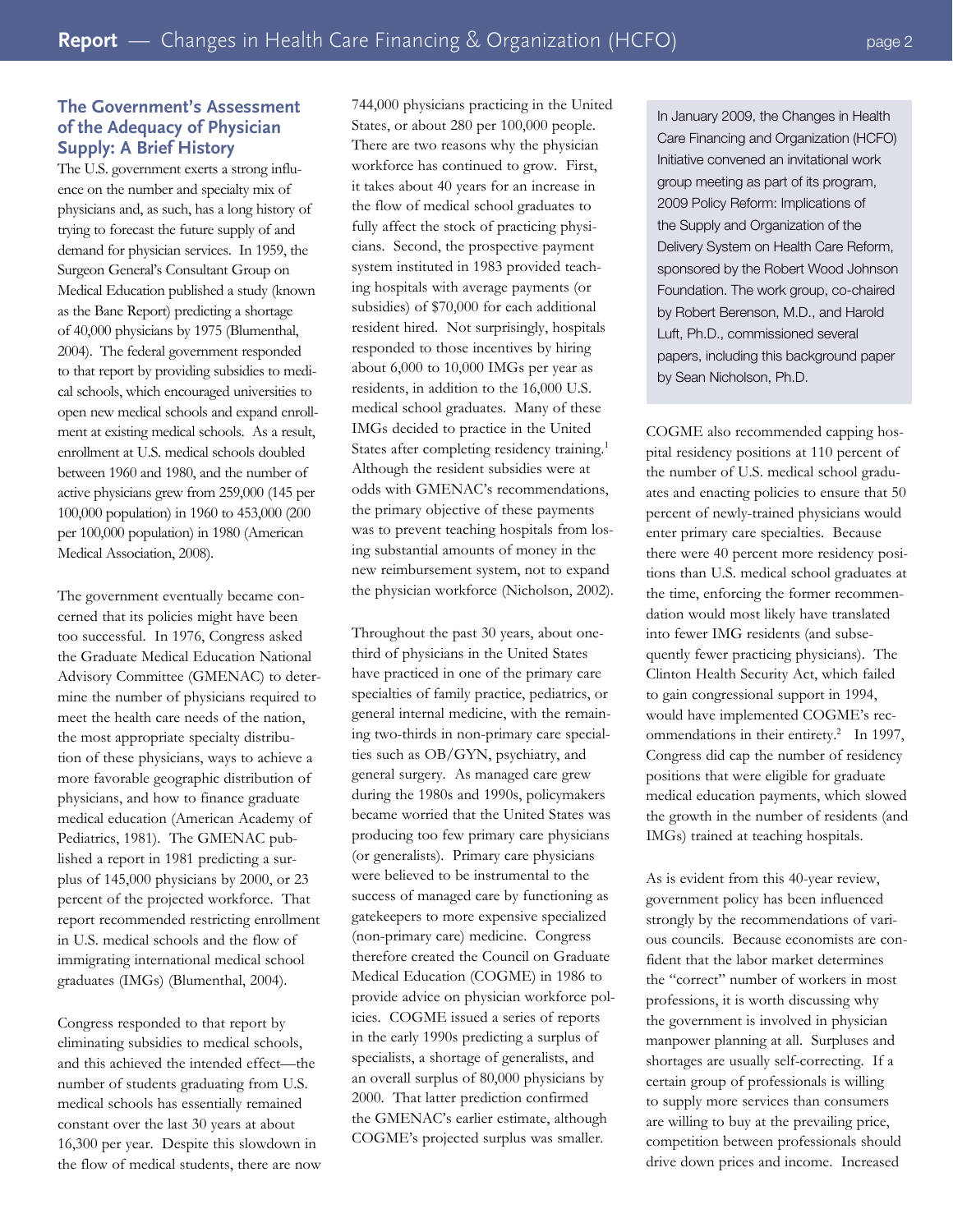competition will make the occupation less attractive, thereby reducing the number of college graduates entering the profession. The reduced flow of professionals will increase prices/fees and income until the financial return to education and training is once again commensurate with the return in other professions. Conversely, if there is a shortage such that customers must wait months to schedule an appointment with a certain type of professional, customers will bid up fees and incomes will rise. Higher incomes will encourage a greater number of students to enter the profession until long run supply again equals demand.

There are several possible justifications for government involvement in determining the number and specialty mix of physicians. First, there is a considerable lag between when students apply to medical school and when they begin practicing medicine in a particular specialty. If the government knows there will be a future shortage or specialty imbalance, it would be prudent to act before the shortage actually manifests itself. Nevertheless, it's not clear whether GMENAC or COGME are able to forecast future demand and supply conditions any better than prospective physicians, who clearly have substantial private incentives to acquire good information.

Second, consumers/patients are not as well informed about their health, available treatment alternatives, and the quality of health care providers as the providers themselves. Requiring physicians to attend an accredited medical school in order to be licensed is a way to assure patients that practicing physicians are of sufficiently high quality. But because patients rely heavily on physician recommendations, physicians may be able to induce demand for their own services. Therefore, if "too many" physicians are trained, physicians could shift out demand for their services such that their fee would not fall as it would in a market where consumers are well informed. People who believe physicians can and do induce demand for their own services are also likely to view constraining the supply

of physicians as a means of preventing an increase in low-value medical services. As discussed in the following section, the current debate regarding whether there will be a shortage of physicians is fundamentally a debate regarding whether physicians induce demand (consciously or subconsciously) for their own services and the value of increased medical spending.

# **Recent Models Predicting a Shortage of Physicians by 2020**

How accurate were the GMENAC and COGME predictions of a physician surplus in 2000? Most people have concluded that the forecasts were not accurate at all. Although the mean physician income in the United States fell by nine percent in real terms between 1993 and 2000, each newly trained primary care resident in the beginning of this decade was receiving an average of about three job offers, whereas newly trained specialist residents were receiving about four offers (Nolan et al., 2002). One explanation for the inaccuracy is that the models were unable to forecast the rejection by consumers of the tightly managed, primary care-centered HMO model in favor of the more open-access PPO model. Another explanation is that the growth in gross domestic product (i.e., national income) and population between 1980 and 2000 increased patients' demands for physician services, while the growth of female physicians in the workforce reduced the effective supply of physician services because they work fewer hours, on average, than their male colleagues.

Cooper, Getzen, McKee, and Laud emphasized this latter explanation in their influential 2002 paper published in *Health*  Affairs.<sup>3</sup> They begin by assuming that in the baseline year, 2000, the demand for physician services is equal to the observed supply of physician services. Demand and supply are then separately forecast to 2020 based on key underlying trends. Economic expansion and population growth are assumed to be the key drivers of changes in the demand for physician services, while the changing work effort of physicians and

the supply of non-physician clinicians (e.g., nurse practitioners and physician assistants) are assumed to be the key drivers of changes in the supply of physician services. The most novel contribution of the model is the assertion that an increase in a country's income drives an increase in the demand for physician services; Cooper and colleagues forecasted the supply of physicians in a fairly traditional manner. Details on their method of forecasting the demand for and supply of physician services are presented in the Technical Appendix.

When Cooper et al. (2002) applied the forecasted growth in income, population, changing demographics of the physician workforce, and growth in the supply of physician substitutes to their model, they concluded that the demand for physician services will exceed the effective supply of physician services by 50,000 physicians in 2010, and by 200,000 in 2020.<sup>4</sup> As a result, Cooper et al. recommended that the United States increase the number of residents trained per year by 10,000 (about 40 percent) to reduce the impending physician shortage (Croasdale, 2007).

The work by Cooper and his colleagues convinced COGME in 2005 to update and modify its physician forecasting model. COGME's supply projection is almost identical (i.e., only 0.7 percent higher) to that of Cooper and colleagues. The real difference with the Cooper et al. (2002) model is on the demand side. COGME (2005) estimated the demand for physician services using a microanalysis typical of physician forecasting models. First, the U.S. population is assigned to age-genderlocation-insurance status cells (e.g., 18-44 year-old females living in an urban area and enrolled in a fee-for-service health plan). Second, current physician-population ratios are applied to each cell. Third, the increase in the demand for physician services that occurred between 1990 and 2000 is assumed to continue throughout the 2000-2020 period. Details on the COGME (2005) method are described in the Technical Appendix.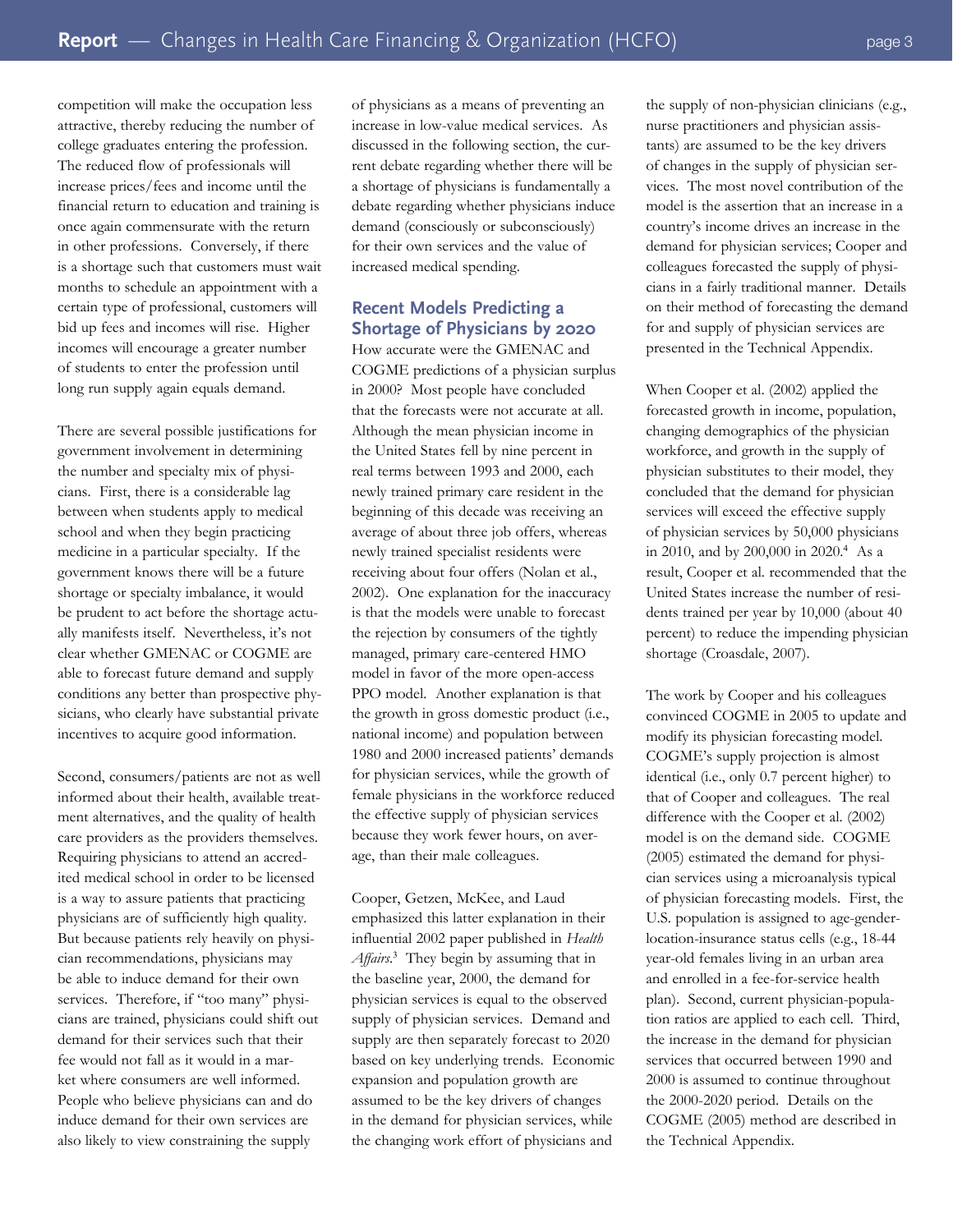COGME estimates that there will be a supply of 1,025,000 physicians in 2020. Although they formed several demand forecasts, COGME's preferred estimate of the demand for physician services in 2020 is 1,110,000 physicians. This implies that there will be a predicted shortage of 85,000 physicians in 2020, a little less than half the shortage forecasted by Cooper et al. (2002).<sup>5</sup> Based on their analysis, COGME recommended expanding U.S. medical school enrollment by 15 percent and eliminating the cap on the number of residents eligible for graduate medical education subsidies.

States and specialty societies are echoing the conclusions of Cooper et al. (2002) and COGME (2005). Fourteen states have issued reports since 2000 concluding that there is or soon will be a shortage of physicians (Iglehart, 2008). Between 2003 and 2008, 16 specialty societies issued studies that come to a similar conclusion (Edward Salsberg, May 9, 2008 presentation). In June 2006 the AAMC recommended a 30 percent increase in medical school capacity—double the COGME (2005) recommendation but smaller than that of Cooper et al. (2002). The American Medical Association also generally supports expanding capacity.

Medical schools have responded to those recommendations and the seeming consensus view that there will be an impending shortage of physicians. According to a 2006 study, 93 of the 126 U.S. medical schools have already or are planning to increase class sizes above their 2002 levels. Based on a 2007 survey, the AAMC estimates that by 2012 first-year medical school enrollment will be 21 percent higher than it was in 2002, and 30 percent higher by 2017. Moreover, about 10 new medical schools are expected to open by 2015 (Iglehart, 2008). However, those actions will not necessarily increase the future physician workforce by 30 percent. If the resident caps on graduate medical financing remain in place and teaching hospitals choose not to offer new residency positions at lower (perhaps negative) wages, the expansion of U.S. medical schools may just displace IMGs without changing substantially the number of residents completing training each year.

#### **An Opposing Opinion**

David Goodman and many colleagues at Dartmouth believe that the perceived shortage of physicians is a symptom of the problem rather than the problem itself. Rather than adding more physicians, proponents of this view favor reforming payment systems to promote integrated and coordinated medical care, reallocating medical education funding toward primary care, and maintaining the cap on graduate medical education financing.

Goodman's argument begins with the observation that there is substantial variation between health referral regions (HRRs) in the number of physicians per capita. Specifically, the mean physician per capita ratio in regions in the highest quintile is 50 percent higher than regions in the lowest quintile (Goodman and Fisher, 2008). That variation is greater than the predicted shortage of physicians in 2020 in all of the models reviewed above. They find no evidence that the variation is driven by differences in patients' health status or preferences for how they would like to be treated. For example, there is no statistical relationship between the number of neonatologists per birth in a region and the percentage of births that are low birth weight (Goodman et al., 2002), nor any relationship between the number of cardiologists per capita in a HRR and the number of heart attacks per Medicare enrollee (Wennberg, 2000). Likewise, there is no relationship between how intensively Medicare beneficiaries would like to be treated and physician supply.

Furthermore, there is little evidence that people living in regions with a relatively large supply of physicians receive better quality care, experience superior health outcomes, are more satisfied with their care, or have better perceived access to care relative to people living in regions with fewer physicians per capita. For example, birth

outcomes are not significantly better in regions with the highest number of neonatologists per birth relative to regions in the second, third, or fourth quintiles in terms of neonatologist supply (Goodman et al., 2002). Heart attack and congestive heart failure patients in regions with a relatively large number of physicians per capita are only slightly more likely to receive recommended processes of care (e.g., beta blockers within 24 hours of admission) than patients in regions with fewer physicians (Goodman and Fisher, 2008). Finally, there is little difference in Medicare beneficiaries' perceptions of access to care and satisfaction with care across regions with differing physician supply (The Dartmouth Institute for Health Policy & Clinical Practice, 2008).

Regions with relatively large physicianto-populations ratios do generate higher medical spending than other regions. If one categorizes HRRs according to how much is spent on Medicare beneficiaries in their last six months of life, regions in the most expensive quintile have 31 percent more physicians per capita than regions in the lowest quintile. Furthermore, the expensive regions have fewer family practitioners and more medical and surgical specialists than the relatively inexpensive regions. The executive summary to the 2008 Dartmouth Atlas offers the following assessment for why regional variations in spending and physician supply do not appear to generate superior health outcomes:

The likely explanation for both the dramatic differences in spending and the strong correlations with supply lies in the lack of firm scientific evidence available to guide most clinical decisions; the general assumption among both physicians and patients that more medical care means better care; the marked variations in supply that emerge in an unplanned marketplace; and a fee-for-service payment system that rewards providers for staying busy. Physicians adapt their practices subliminally to the available resources.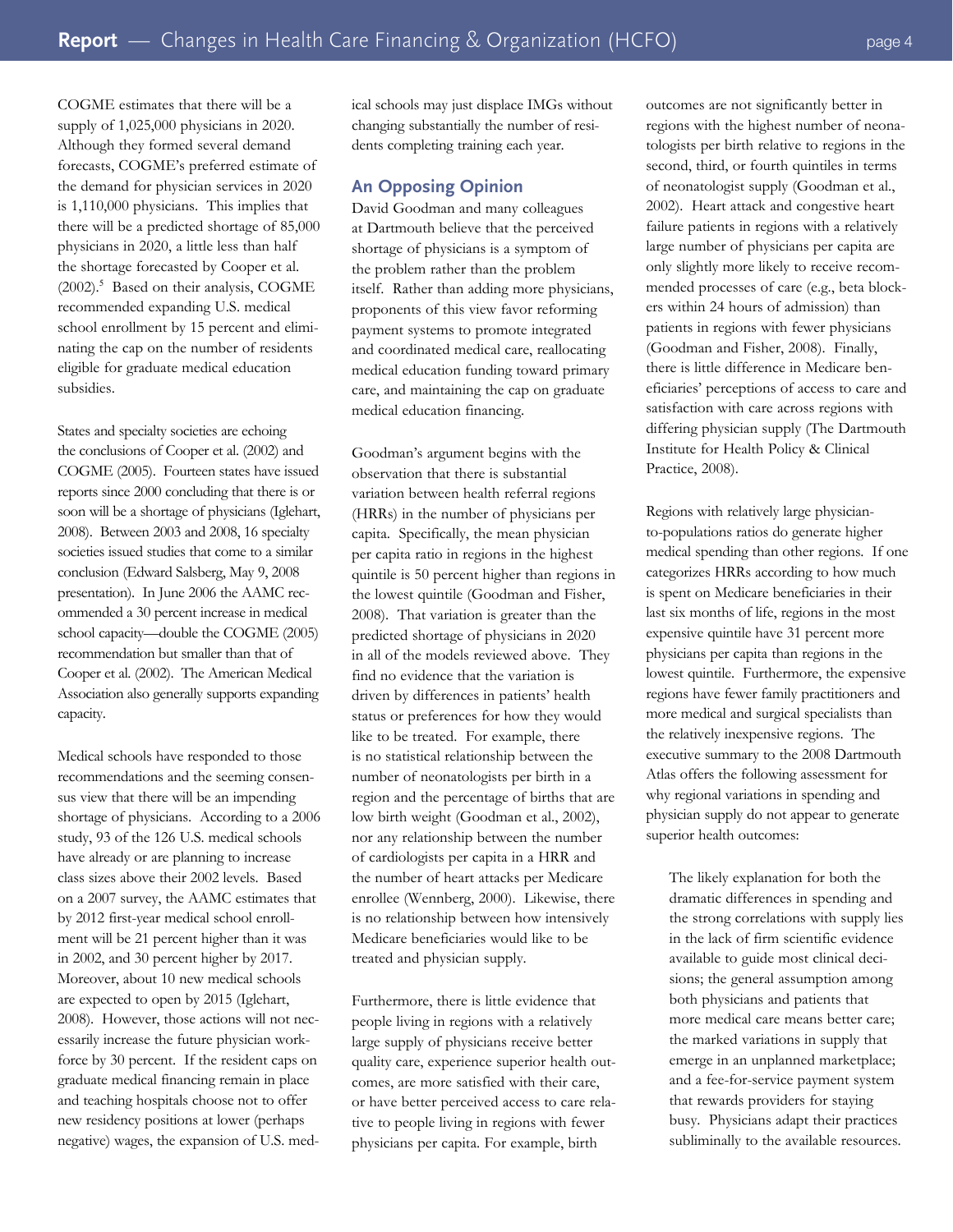From the primary care physician's perspective, for example, it will often seem more efficient to refer to a specialist or admit to the hospital if those resources are available and payments for office-based primary care have been constrained. The key element of the theory is that because so many clinical decisions are in the 'gray areas' of medicine where evidence is now lacking (how often to see a patient, when to refer to a specialist, when to admit), any expansion of capacity will result in subtle shifts of clinical judg-

ment toward greater intensity of care.

Baicker and Chandra (2004) find that the specialty mix of physicians in a region does matter. Specifically, states where family practitioners represent a relatively large percentage of practicing physicians tend to spend less per Medicare beneficiary and have higher quality of care, as measured by a composite of 24 process measures for treating six common medical conditions. Conversely, spending is higher and quality is worse in states where specialists represent a relatively large percentage of physicians. They do not find a correlation between the number of nurses per capita and either spending or quality at the state level.

What is likely to happen if the physician workforce expands? According to Goodman (2004), between 1979 and 1999 almost 80 percent of newly trained physicians were located in areas where the physician-to-population ratio was already high (i.e., the top three quartiles in 1979). Based on the quote above, adding physicians to areas that are already expensive will create additional capacity, lead primary care physicians to refer more "borderline" patients to specialists, generate more low-value visits/procedures, and will exacerbate spending without improving health outcomes.

If one accepts the argument advanced by Goodman and his Dartmouth colleagues, what policies should be adopted? The executive summary of the 2008

Dartmouth Atlas compares Medicare spending and use of physicians for Medicare beneficiaries in their last two years of life across the academic medical centers ranked in the top five of the *U.S. News and World Report* 2007 Honor Roll for America's Best Hospitals. At the University of California, Los Angeles, an average of 38.5 physicians were involved in each patient's medical care and Medicare spent \$94,000 per beneficiary, whereas at the Mayo Clinic only 20.3 physicians were involved and Medicare spent \$53,000. Goodman and Fisher recommend: 1) maintaining the cap on graduate medical education funding; 2) shifting medical education funding toward primary care specialties; and 3) instituting a payment system that provides incentives for the integrated, coordinated, and efficient care that appears to be provided by the Mayo Clinic.

# **Critique of the Forecasting Models and the Dartmouth View**

Some economists and policymakers dismiss the predictions of Cooper et al. (2002), COGME (2005), and the Health Resources and Services Administration (HRSA) due to general skepticism about the ability of anyone to forecast the health care market far into the future. As Reinhart (2002) mentions in the same *Health Affairs* issue where the Cooper et al. (2002) article appears, "It is a daunting enterprise to estimate the physician surplus or shortage one or two decades into the future." An example of the difficulty of forecasting the future health care market is occurring right before our eyes. Health insurers have responded to the persistent rise in medical costs by setting increasingly higher patient cost sharing for physician visits and prescription drugs. Presumably as a result, the number of prescriptions filled fell by 0.5 and 2.0 percent in the first two quarters of 2008, and the number of physician office visits has been trending down since 2006.<sup>6</sup> That is an example of how the health care market evolves in ways that are difficult for modelers to anticipate.

Skepticism of models is bolstered by the inaccuracy of previous models such as the 1981 GMENAC report, the COGME studies of the early 1990s, a Pew Commission report that projected a surplus of 150,000 physicians, and an Institute of Medicine prediction that managed care would reduce the demand for physician services. If previous models were not able to accurately forecast the health care market 20 years hence, why should we expect version 2.0 or 3.0 to be any better? One way modelers have responded to that concern is by creating a series of alternative scenarios that allow for a range of estimates of key parameters: changes in age-specific demand for physician visits, physician productivity, number and degree of substitutability of non-physician clinicians, and relationship between income and the demand for physician services. But, this modeling approach comes with a cost: how does one identify the most likely scenario among a host of possible scenarios, and does the role for discretion make the exercise less objective and more prone to partisan politics? In defense of the modelers, though, for purposes of setting physician workforce policy, it may be more important to understand whether there is likely to be a reasonably large shortage of physicians in the future than knowing the precise magnitude of any shortage. That is, the government could encourage the expansion of medical school capacity now and postpone a decision on whether to encourage teaching hospitals to hire more residents until more data are collected regarding a shortage. In the meantime, IMGs could continue to serve as a means of adjusting the workforce in the short run.

All existing models make the convenient assumption that at the beginning of the forecast period supply is equal to demand, but in the future supply and demand are forecasted separately. In fact, the whole point of the exercise is to see if supply and demand diverge from one another. The Dartmouth criticism of this approach is that in the baseline period, many of the physician visits might be unnecessary (i.e., demand is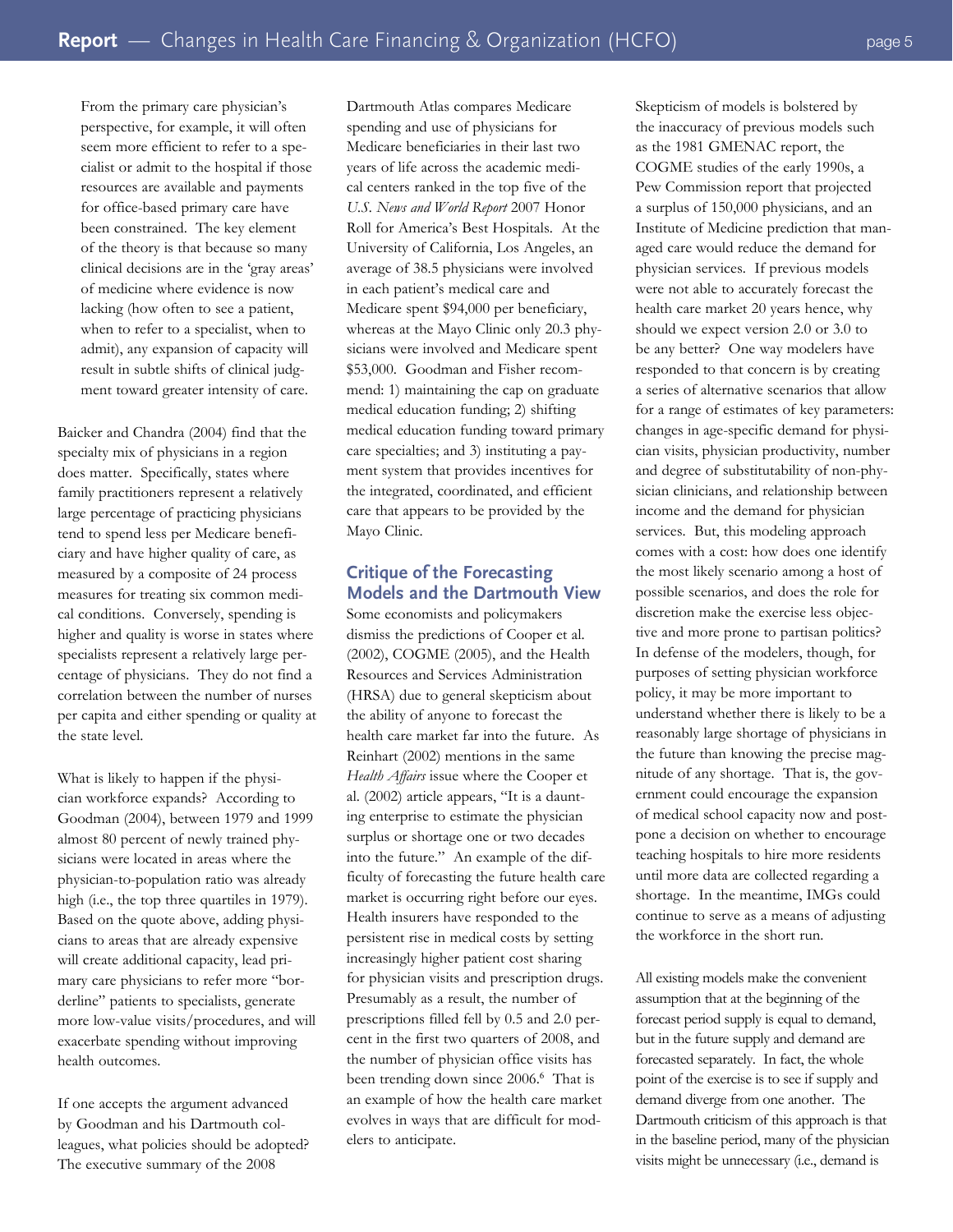too high because it is determined, subtly, by capacity and physicians' recommendations), so the model builds in current inefficiencies. Economists are comfortable with the idea that if prices are regulated (e.g., set "too low"), the observed quantity of physician visits could differ from the quantity at the point where the supply and demand curves intersect. But how does one know when supply and demand are truly equal to one another and when they would be equal if not for a shortage or surplus of physicians? Barer (2002) expresses this concern when evaluating Cooper et al. (2002): "But this artificial 'conceptual link' between supply and demand, so important historically, alas has a short half-life. When it comes to the future, the conceptual link becomes an inconvenience and the umbilical cord is cut— 'projections of future demand [are] based on these historic trends [but] compared with separate projections of physician supply'."

Some people have questioned the assertion by Cooper and his colleagues that there is a causal relationship between a county's GDP and demand for physician services. Cooper et al. (2002) argue, sometimes implicitly, that as income rises patients demand more physician services, and physicians respond to this patient-initiated demand by supplying more services. Reinhart (2002) posits an alternative explanation for the correlation between income and the number of observed physicians: teaching hospitals hired IMGs as a cheap source of labor, and physicians consciously or subconsciously induce demand for their own services as supply/competition increases. Because income has increased over time in the United States, any factor that is increasing over time and is omitted from the model could generate the correlation reported by Cooper et al.  $(2002).<sup>7</sup>$ COGME (2005) seems skeptical of the causal interpretation as does HRSA, which is COGME's parent organization. HRSA issued its own physician manpower projection in 2006. As part of the analysis, they performed cross-section regressions similar to those run by Cooper and colleagues and found an income elasticity 50 percent smaller than the 0.75 figure.

This smaller estimate, which was not statistically significant, is similar in magnitude to a separate estimate by Koenig et al. (2003). In spite of those concerns, COGME concludes that there will be a physician shortage in 2020 without relying on the scenario that posits a causal relationship between income and demand for physician services.<sup>8</sup>

One of the central conclusions of the Dartmouth studies—places that spend more on medical care do not generally have superior health outcomes—has been challenged by a number of recent studies. David Cutler, for example, shows that although spending on medical care has increased substantially over the past several decades, the value of the benefits due to health improvements exceed the increased cost. Those studies are usually conducted for a single disease at a time, and have been reported for the treatment of heart attacks (Cutler et al., 1998), depression (Berndt et al., 2002), neonatal intensive care (Cutler, 2004), and colorectal cancer (Lucarelli and Nicholson, 2009). How does one reconcile the conclusion of these studies with the Dartmouth view that increases in medical spending (and increases in physician supply) are not associated with higher-quality medical care or health outcomes in the cross-section when comparing HRRs at a point in time?

One way to reconcile the two sets of results is to argue that while many new expensive medical technologies have indeed improved health outcomes, some regional health care systems are able to incorporate technologies more efficiently than others (Skinner and Staiger, 2007). Although this may be true, another possible explanation is that there are important regional factors, such as preferences for how patients want to be treated or patient illness severity, that are difficult to measure. That could explain why certain regions have simultaneously more physicians, higher costs, and average/bad health outcomes. Economists are often skeptical of inferring causality from crosssection analyses. The Dartmouth group

is keenly aware of this and addresses the concern about unobserved variables in most of its papers. For example, focusing on spending in the last six months or two years of a patient's life is one way to try to standardize for patient illness severity (i.e., ultimately the outcome was the same for all patients).

There are two recent papers that try to estimate the causal effect of medical spending on health using a different approach than the cross-sectional analyses favored by the Dartmouth group. Doyle (2007) examines people who experience a health emergency (e.g., heart attack or stroke) while visiting Florida. Presumably, these people did not choose their travel destination based on their own health or the capabilities of the city's health care system. Doyle finds that visitors who had a health emergency in a relatively highspending region experience better health outcomes than visitors to low-spending regions. Almond et al. (2008) compare health outcomes of babies with a birth weight just below 1,500 grams to babies with a birth weight just above this threshold. The former babies receive substantially more medical care than the latter, on average, due to clinical guidelines based on the very-low birth weight threshold. They find that the slightly lighter babies are less likely to die over the first year. Those two studies indicate that greater spending is associated with better health outcomes. It is important to point out, however, that the studies examine the causal effect of more spending, not the causal effect of greater physician availability.

Cooper engaged the Dartmouth group in a lively written debate recently in a series of articles in the December 4, 2008 *Health Affairs* web exclusive. Cooper (2008) disputed the Baicker and Chandra (2004) conclusion that states with a higher mix of specialists provide higher quality care by showing that states with more specialists per capita have higher quality, and (separately) states with more family practitioners per capita have higher quality. Baicker and Chandra (2008) point out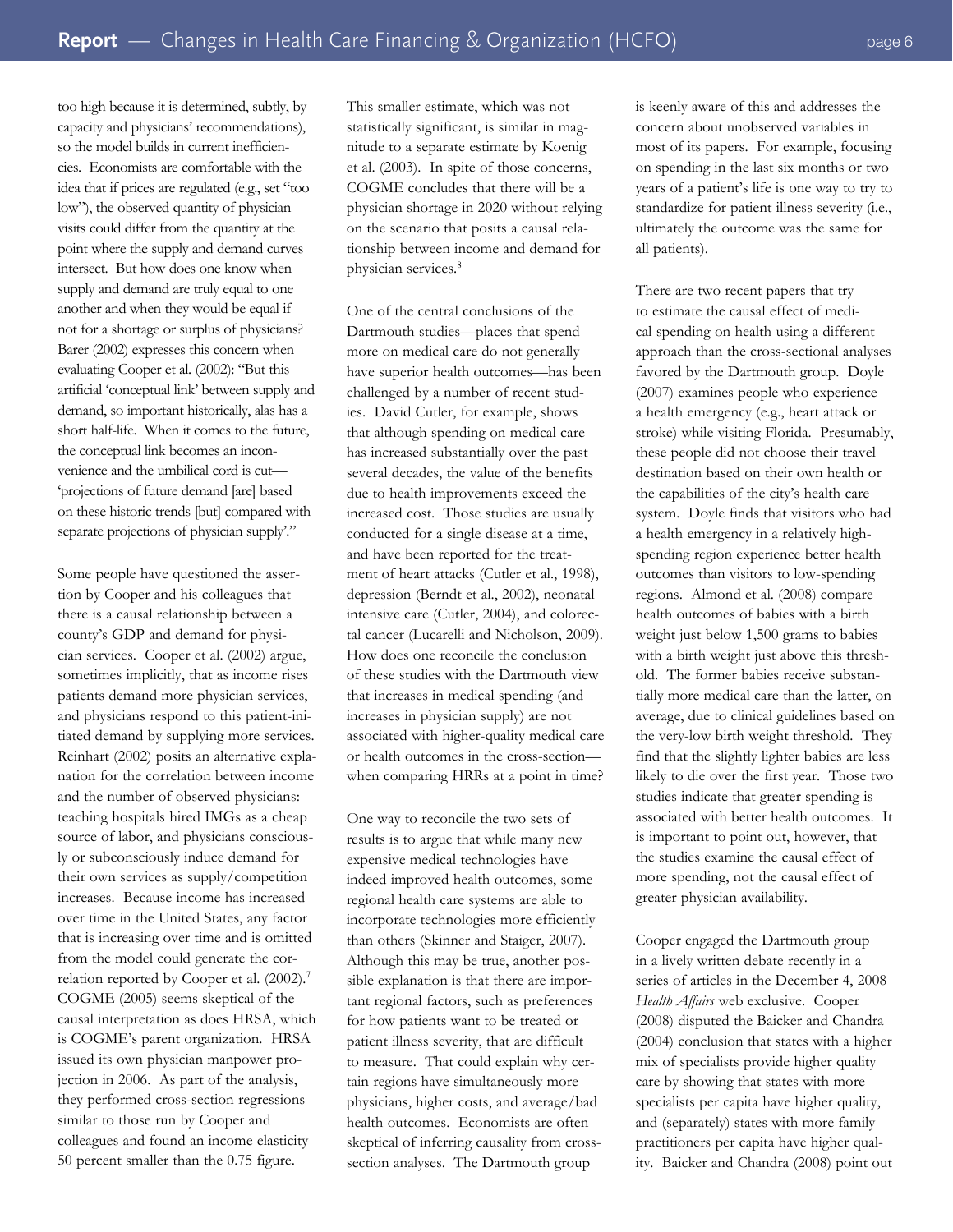that the two results are compatible: the absolute number of each type of physician can matter as well as the *specialty mix* of physicians (controlling for the number). Baicker and Chandra emphasize that the beneficial effect of family practitioners on quality is 10 times larger than the beneficial effect of specialists on quality (if one accepts that there is indeed a causal relationship). In a separate paper, Cooper (2008b) shows that if one uses total spending, rather than spending on Medicare beneficiaries only, states that spend a relatively large amount per patient do provide higher quality medical care. Skinner et al. (2008) respond by raising some valid questions regarding whether the non-Medicare spending variable is really capturing what it is intended to.

## **Conclusion**

Should the federal government implement policies to increase the supply of physician services, thereby reducing the chances of there being a future shortage? The answer depends less on whether one believes the methods used by Cooper et al. (2002), COGME (2005), and the group of Dartmouth researchers, than on one's fundamental attitude regarding whether additional medical services are worth their cost. Blumenthal (2004) points out a useful framework for evaluating whether the

United States should actively expand the physician workforce:

The physician-supply debate is therefore now enmeshed in and inseparable from a larger discussion about the value of the services physicians provide and the future of the health care system—how big it should be, how to organize it, and whether its trajectory can be controlled. Proponents of the deficit theory argue that ignoring or resisting inevitable increases in the demand for physicians' services will only lead to 'public discontent' and invite other health care professionals to take over the roles traditionally played by physicians. Proponents of the surplus theory seem to believe that constraining the supply of physicians is one way to begin restructuring our health care system in order to improve its rationality and efficiency.

Although there are some technical issues that should be evaluated critically, most people's assessments regarding whether the United States will face a shortage or surplus of physicians in the future depends on two beliefs: 1) whether policymakers have the willingness and ability to reform the health care system and improve its efficiency; and 2) whether

when more physicians begin practicing in the United States, the value of the "new" services will exceed their cost?

Consider people who are skeptical that policymakers (or the market on its own) can reform the health care system in a way that will improve physicians' productivity, and who believe that consumers are well informed and physicians cannot or do not induce demand for their own services. Those people are likely to support an expansion of the workforce in anticipation of growth in demand for physician services due to the growth and aging of the population.

Now consider people who are optimistic that policymakers (or the market on its own) can reform payment systems to improve physician productivity, who believe that expanding the physician workforce will take pressure off policymakers and make reform less likely, and who believe additional physicians would generate relatively low-value services in the existing market. Such people are likely to favor maintaining a cap on graduate medical education funding.

#### **About the Author:**

Sean Nicholson, Ph.D., is an associate professor at Cornell University.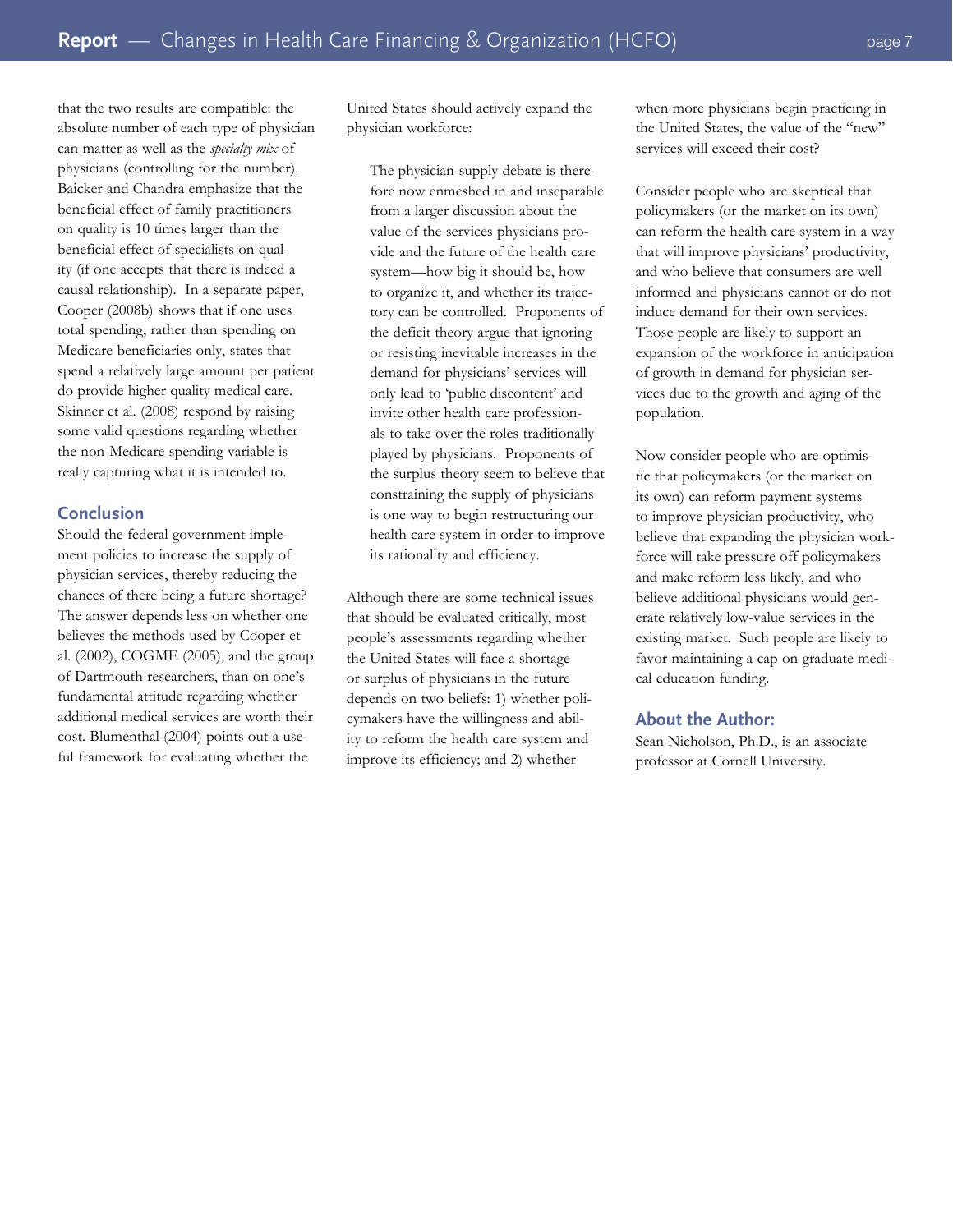# **Technical Appendix: Method of Forecasting Future Demand for Physician Services and Future Supply of Physician Services**

## **Cooper, Getzen, McKee, and Laud (2002/2003)**

Cooper et al. (2002) and Cooper, Getzen, and Laud (2003) describe a series of regressions that support their overall conclusion that a one percent increase in a country's gross domestic product (GDP) causes the demand for physician services to increase by 0.75 percent, on average. First, they regressed the percentage change in the number of physicians in the United States between each 10-year period of time (between 1929 and 2000) on the percentage change in GDP for the prior 10-year period.<sup>1</sup> Second, they performed similar longitudinal regressions for other OECD countries. Third, they regressed each state's physician-to-population ratio at a point in time on the state's per capita income. Finally, they performed similar cross-section regressions for countries and (separately) metropolitan statistical areas in the United States.

In order to forecast the supply of physicians, they assumed that the number of firstyear residents would remain at its current level (23,000), 80 percent of IMGs would practice in the United States upon completing their training, and physicians in the future would continue to retire at the same ages as they do currently. Older physicians are assumed to work fewer hours than younger physicians and females are assumed to work 20 percent fewer hours than males. Finally, they forecasted a growth of approximately 180,000 non-physician clinicians by 2015. These clinicians are converted into physician-equivalent units based on the percentage of their time devoted to providing traditional physician services.

#### **COGME (2005)**

To forecast the supply of physician services, COGME assumes that 16,000 medical students will continue to graduate from U.S. medical schools each year, 5,200 IMGs will continue to be hired at teaching hospitals each year, the percentage of physicians choosing each specialty will remain the same, and physicians will work the same number of hours per year and retire at the same ages as currently. COGME supplemented the baseline supply estimates with three scenarios: 1) physicians in the future work 10 percent fewer hours per week in order to balance professional and personal activities; 2) physician productivity improves by about one percent per year, due

in part to greater use of information technology; and 3) different combinations of the first two scenarios.

Unlike Cooper et al. (2002), per capita demand for physician services does not change over time in COGME's baseline demand forecast, although it will in their preferred Scenario 2. COGME projected that the baseline demand for physicians would grow by 210,000 full-time equivalents (FTEs) between 2000 and 2020, or 26 percent. This occurs as the projected U.S. population grows, ages, and shifts into higher use "cells." In their baseline model, the demand for physicians in 2002 exceeds supply by only 16,000 physicians, or 1.6 percent of projected supply.

COGME (2005) also examines three alternative demand-side scenarios. The first alternative scenario incorporates the result from Cooper et al. (2002) that the use of physician services increases by 0.75 percent, on average, for every 1.0 percent increase in GDP. Assuming GDP will rise by 1.0 percent per over the 20-year period, COGME forecasted a 44 percent increase in the demand for physicians and a shortage of 151,000 physicians in 2020 (using their baseline supply estimate). COGME disregards the "Cooper GDP scenario" because "…it has not been decided whether there is, in fact, a causal relationship between economic growth and demand for physicians; the correlation between the two may be spurious."

In the second alternative scenario, COGME allows the age-specific demand for physician services to change in the future based on actual trends that occurred between 1980 and 2000. The number of visits per capita in the United States increased from 2.4 in 1980 to 2.9 in 2000, an increase of 21 percent (COGME, 2005). However, utilization per capita actually fell among 15-34 year-olds while rising for all other age groups except those over age 84. COGME speculates that the development and adoption of new medical technologies might be driving the increased utilization among older age groups. If the age-specific utilization trends from 1990 to 2000 continue throughout the 2000-2020 period *and* there is no relationship between GDP and demand (scenario 1), COGME estimates that the demand for physicians will

increase by 42 percent and a shortage similar to that of Scenario 1 will ensue. COGME concludes that this second alternative demand scenario is most likely to occur.

In the third scenario, COGME draws on two strands of studies to estimate demand if lowvalue "unnecessary" physician services are no longer provided. Fisher et al (2003a and 2003b) highlighted that there are substantial differences between regions in the quantity of services provided, but these differences are not correlated (or in some cases are negatively correlated) with health outcomes. Separately, Weiner (2004), Hart et al. (1997), and Goodman et al. (1996) find that the demand for physician services in closed delivery organizations (e.g., staff model HMOs), which have relatively rigorous utilization review systems, are much lower than in other organization types. If per capita demand could be reduced by 26.5 percent through the elimination of low-value services (and the levers in Scenario 1 and 2 are turned off), COGME estimates that there would be a *surplus* of 246,000 physicians in 2020. COGME (2005) chooses to disregard this scenario predicting this scenario: "As proponents of the [Fisher et al.] perspective admit, no safe ways currently exist to identify and eliminate unnecessary services."

COGME also provides an estimate of the future "need" for physician services if persons who are currently uninsured were able to obtain coverage, and if non-financial barriers to medical care (e.g., racial disparities) were removed. Specifically, they modify the demand estimates described above such that the currently uninsured demand as many physician services as those who are insured, and increase demand by two percent for all people due to the removal of non-financial barriers.<sup>2</sup> Based on those assumptions, the need for physician services is estimated to be nine percent higher than demand.

## **Endnotes**

- 1 For example, the percentage change in GDP between 1970 and 1980 is allowed to affect the percentage change in physicians per capita between 1980 and 1990.
- 2 COGME also presents several alternative scenarios of the future need for physicians.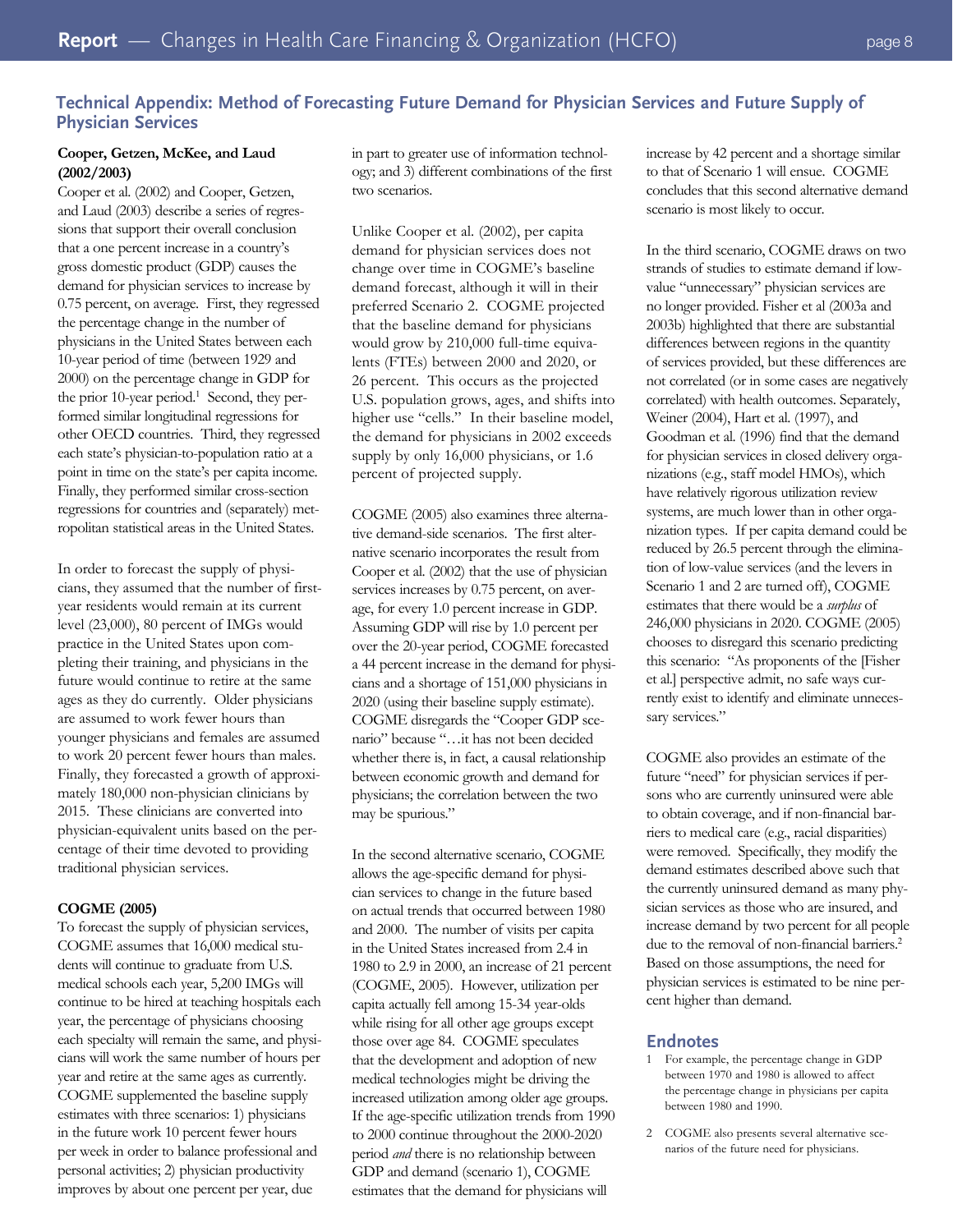## **References**

Almond, D. et al. "Estimating Marginal Returns to Medical Care: Evidence from At-Risk Newborns," NBER Working Paper 14522, 2008.

American Academy of Pediatrics: Committee on Pediatric Manpower. "Critique of the Final Report of the Graduate Medical Education National Advisory Committee," *Pediatrics*, Vol. 67, No. 5, 1981, pp: 585-96.

American Medical Association, 2008, *Physician Characteristics and Distribution in the U.S*.

Baicker, K. and A. Chandra. "Cooper's Analysis is Incorrect," Web Exclusive, *Health Affairs,* December 4, 2008, pp: w116-8.

Baicker, K. and A. Chandra. "Medicare Spending, The Physician Workforce, and Beneficiaries' Quality of Care," Web Exclusive, *Health Affairs*, April 7, 2004, pp: w184-97.

Barer, M. "New Opportunities for Old Mistakes," *Health Affairs*, Vol. 21, No. 1, 2002, pp: 169-71.

Berndt, E.R., et al. "The Medical Treatment of Depression, 1991-1996: Productive Inefficiency, Expected Outcome Variations, and Price Indexes," *Journal of Health Economics*, Vol. 21, No. 3, 2002, pp: 373-96.

Blumenthal, D. "New Steam from an Old Cauldron – The Physician-Supply Debate," *New England Journal of Medicine,* Vol. 350, No. 17, 2004, pp: 1780-87.

Cooper, R.A. "States with More Physicians Have Better-Quality Health Care," Web Exclusive, *Health Affairs*, December 4, 2008, pp: 91-102.

Cooper, R.A. "States with More Health Care Spending Have Better-Quality Health Care: Lessons About Medicare," Web Exclusive, *Health Affairs*, December 4, 2008, pp: 103-15.

Cooper, R.A., et al. "Economic Expansion is a Major Determinant of Physician Supply and Utilization," *Health Services Research,* Vol. 38, No. 2, 2003, pp: 675-96.

Cooper, R.A., et al. "Economic and Demographic Trends Signal an Impending Physician Shortage," *Health Affairs,* Vol. 21, No. 1, 2002, pp: 140-54.

Council on Graduate Medical Education. "Physician Workforce Policy Guidelines for the United States, 2000-2020, Sixteenth Report," Health Resources and Services Administration, U.S. Department of Health and Human Resources, 2005.

Croasdale, M. "We Have More Students: Now What?" *American Medical News*, October 22/29, 2007.

Cutler, D., et al. "Are Medical Prices Declining? Evidence from Heart Attack Treatments," *Quarterly Journal of Economics*, Vol. 113, No. 4, 1998, pp: 991-1024.

Cutler, D.M. 2004. *Your Money or Your Life: Strong Medicine for American's Health Care System*. New York: Oxford University Press.

The Dartmouth Institute for Health Policy & Clinical Practice. 2008. *Tracking the Care of Patients with Severe Chronic Illness: The Dartmouth Atlas of Health Care 2008*. Hanover, NH.

Dill, M.J. and E.S. Salsberg. 2008. *The Complexities of Physician Supply and Demand: Projections Through 2025.* Washington, DC: Association of American Medical Colleges.

Doyle, J.J. "Returns to Local-Area Health Care Spending: Using Health Shocks to Patients far From Home," NBER Working Paper 13301, 2007.

Fisher, E.S., et al. "The Implications of Regional Variations in Medicare Spending. Part 1: The Content, Quality, and Accessibility of Care," *Annals of Internal Medicine*, Vol. 138, No. 4, 2003, pp: 273-287.

Fisher, E.S., et al. "The Implications of Regional Variations in Medicare Spending. Part 2: Health Outcomes and Satisfaction with Care," *Annals of Internal Medicine*, Vol. 138, No. 4, 2003, pp: 288-99.

Goodman, D.C. and E.S. Fisher, "Physician Workforce Crisis? Wrong Diagnosis, Wrong Prescription," *The New England Journal of Medicine,* Vol. 358, No. 16, 2008, pp: 1658-1661.

Goodman, D.C. "Twenty-Year Trends in Regional Variations in the U.S. Physician Workforce," Web Exclusive, *Health Affairs*, October 7, 2004, pp: w90-97.

Goodman, D.C., et al. "The Relationship between the Availability of Neonatal Intensive Care and Neonatal Mortality." *New England Journal of Medicine*, Vol. 346, No. 2, 2002, pp: 1538-1544.

Goodman, D.C., et al. "Benchmarking the U.S. Physician Workforce: An Alternative to Needs-Based or Demand-Based Planning," *Journal of the American Medical Association*, Vol. 276, No. 22, 1996, pp: 1811-1817.

Hart, L.G., et al. "Physician Staffing Ratios in Staff-Model HMOs: A Cautionary Tale," *Health Affairs*, 1997, pp: 55-89.

Iglehart, J.K. "Grassroots Activism and the Pursuit of an Expanded Physician Supply," *The New England Journal of Medicine,* Vol. 358, No. 16, April 17, 2008, pp:1741-49.

Koenig, L., et al. "Drivers of Healthcare Expenditures Associated With Physician Services," *The American Journal of Managed Care,* Vol. 9, Special No. 1, 2003, pp: SP34-SP42.

Lucarelli, C. and S. Nicholson. "A Quality-Adjusted Price Index for Colorectal Cancer Drugs," National Bureau of Economic Research Working Paper 15174, 2009.